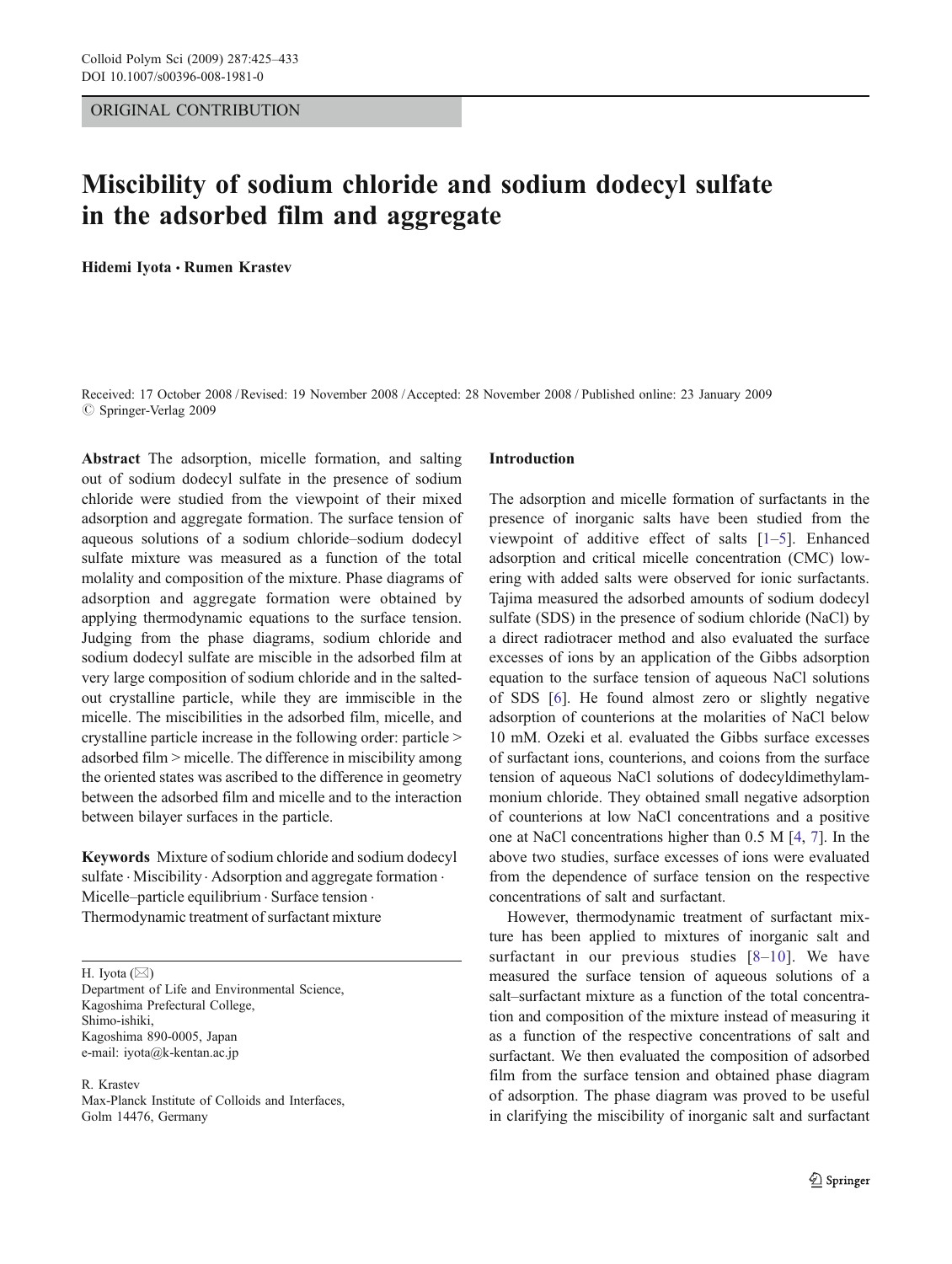and the interaction between inorganic ions and the head group of surfactant in adsorbed films [\[8](#page-8-0)–[13](#page-8-0)]. Furthermore, the adsorption and micelle formation have been studied separately in previous studies, even if the CMC was determined from the surface tension vs. concentration curve [\[4](#page-8-0), [7](#page-8-0), [14,](#page-8-0) [15\]](#page-8-0). On the other hand, for salt–surfactant mixtures, we have determined the composition of the adsorbed film and micelle coexisting at the CMC from the dependence of mixture CMC and surface tension at the CMC on the bulk composition. We then compared the miscibilities of salt and surfactant in the adsorbed film and micelle by using the phase diagram for adsorbed film– micelle equilibrium [[8,](#page-8-0) [10](#page-8-0)–[13](#page-8-0)].

It was found from the phase diagrams that (1) the polar head group of nonionic-surfactant molecule attract sodium ion a little in the adsorbed film and micelle, and (2) for a sodium chloride–dodecylammonium chloride mixture, dodecylammonium ions squeeze sodium ions out of the adsorbed film and micelle due to the electrostatic repulsion between the two cations [\[8](#page-8-0)–[11](#page-8-0)]. As well as the miscibilities of sodium chloride with nonionic and cationic surfactants, it is of interest to investigate the miscibility of NaCl with an anionic surfactant in an adsorbed film and micelle.

Moreover, in the study of foam films, added salts cause the formation of black films stabilized with surfactants due to the reduction of electrostatic repulsion between the two surfaces in a film [[16](#page-8-0)–[18\]](#page-8-0). To clarify the formation of black films, it is essential for us to have knowledge of the miscibility and interaction of surfactant with salt in the surface of a film-forming solution and the changes in miscibility and interaction associated with the interaction between surfaces in a black film [[17,](#page-8-0) [19](#page-8-0)–[22\]](#page-8-0).

Ionic surfactants are salted out at high salt concentrations, and hydrated crystalline particles (coagels) are formed in solutions [[5,](#page-8-0) [23\]](#page-8-0). Nakayama and Shinoda [[24\]](#page-8-0) and Shinoda et al. [[25\]](#page-8-0) investigated the effect of added salts on the solubilities and Krafft points of ionic surfactants. At the points on the solubility curve above the Krafft point, singly dispersed surfactant is in equilibrium with hydrated solid surfactant and micellar surfactant. Hence, it is expected that useful information on adsorbed films, micelles, and/or salted-out particles can be obtained from the measurements of surface tension at high salt concentrations. However, the surface tension of aqueous solutions of ionic surfactants has hardly been measured at high salt concentrations except the studies by Ikeda et al. [\[7](#page-8-0), [14,](#page-8-0) [26](#page-8-0)– [28\]](#page-8-0). Ikeda et al. ascribed the breaks on the surface tension vs. surfactant concentration curves even at high salt concentrations above 1 M to micelle formation. On the other hand, Villeneuve et al. [[29\]](#page-8-0) succeeded in clarifying the vesicle formation and vesicle–micelle equilibrium of anionic and cationic surfactant mixture by surface tension. It is therefore of interest to examine how the salting out and equilibrium between micelles and crystalline particles can be elucidated by surface tension.

The aim of the present study is to clarify the miscibility and interaction of SDS with NaCl in the adsorbed film, micelle, and crystalline particle by applying thermodynamic treatment of surfactant mixture to a NaCl–SDS mixture. The surface tension of aqueous solutions of the mixture was measured as a function of the total molality of the mixture and the mole fraction of SDS in the mixture over their wide ranges at 298.15 K under atmospheric pressure.

# Experimental

# Materials

SDS (Nacalai Tesque's guaranteed reagent) was purified by recrystallizing it triply from water and twice from ethanol. Its purity was checked by no minimum on the surface tension vs. concentration curve around the CMC. The purified SDS was kept under a dried atmosphere and reduced pressure in a desiccator to prevent its hydrolysis. Sodium chloride is the same sample as that used in the previous study [[10\]](#page-8-0). It was stored under a dried atmosphere in a desiccator. Water, deionized and distilled, was further purified by distilling it twice from dilute alkaline solution of potassium permanganate.

# Measurements of surface tension

Equilibrium surface tension was measured by the drop volume technique previously described [[30\]](#page-8-0), as a function of the total molality  $\hat{m}$  of NaCl and SDS and the mole fraction  $\hat{X}_2$  of SDS in the mixture. Taking into account the dissociation of NaCl and SDS into ions in solutions,  $\hat{m}$  and  $X_2$  are defined by

$$
\widehat{m} = 2m_1 + 2m_2 \tag{1}
$$

and

$$
\widehat{X}_2 = 2m_2/\widehat{m} = m_2/(m_1 + m_2),\tag{2}
$$

where  $m_1$  is the molality of NaCl and  $m_2$  the one of SDS. The density of aqueous NaCl solutions was used for the calculation of surface tension because the concentration of SDS is very low [[31,](#page-8-0) [32](#page-8-0)]. A glass tip at which a solution drop is formed was weakly coated with dimethyl polysiloxane (Siliconize L-25, Fuji Systems, Japan) to give reproducible values of surface tension for anionic surfactants [\[33\]](#page-8-0). Temperature was kept at 298.15 K within 0.01 K by immersing the measuring cell in a water thermostat. The errors inherent in the measurement were less than  $0.05$  mN m<sup>-1</sup>.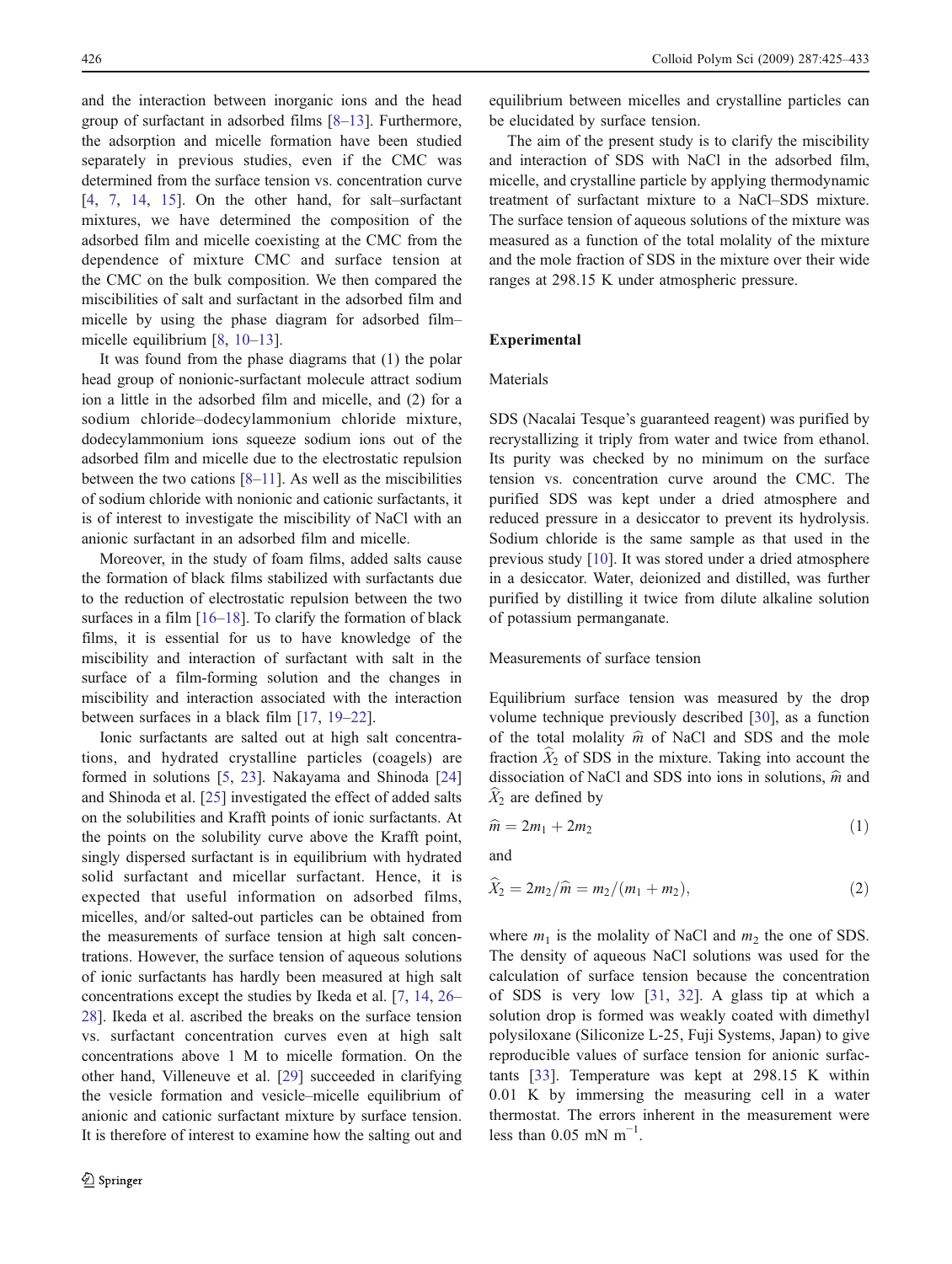#### <span id="page-2-0"></span>Determination of solubility

The aqueous solutions of a NaCl–SDS mixture became turbid at large  $\hat{m}$  and small  $\hat{X}_2$ . Figure 1 shows the surface tension  $\gamma$  vs. total molality  $\hat{m}$  curves for two typical  $\hat{X}_2$  at which turbidity takes place. The  $\gamma$  of transparent solutions decreases with increasing  $\hat{m}$ ; in sharp contrast, that of turbid solutions (solid circles) increases. Therefore, the lowest  $\hat{m}$ at which turbidity occurs was determined by a break on the  $\gamma$  vs.  $\hat{m}$  curve. Another break is observed on the curve of the higher  $\hat{X}_2$  at  $\hat{m}$  below the lowest  $\hat{m}$ , indicating the onset of micelle formation. Turbidity hence occurs in micellar solutions at higher  $\hat{X}_2$  and in monomeric solutions at lower  $\widehat{X}_2$ . The solutions at concentrations far above the lowest  $\widehat{m}$ became turbid within 20 min during its standing at 298.15 K in the water thermostat after preparation. However, the solutions at concentrations around the lowest  $\hat{m}$  were allowed to stand in the thermostat for 12 h before measurement so that equilibrium is reached because the lowest  $\hat{m}$  did not change after the aging of 12 h.

### Results and discussion

# Surface tension and aggregate formation

Figure 2a shows the surface tension vs. total molality curves at constant  $\widehat{X}_2$  for higher  $\widehat{X}_2$ , and Fig. 2b shows those for lower  $\hat{X}_2$  including the results in Fig. 1. The  $\gamma$  vs.  $\hat{m}$ curves of single NaCl and SDS are in good agreement with those in previous studies [\[34](#page-8-0)–[36](#page-8-0)]. The  $\gamma$  vs.  $\hat{m}$  curve of mixture changes its shape regularly with the change in  $\hat{X}_2$ and has one or two breaks indicating the onset of micelle formation and/or turbidity. The onset of turbidity, which is the formation of crystalline particle, is denoted by an arrow



Fig. 1 Surface tension vs. total molality curves at constant composition:  $X_2 = (1)0.00146$ , (2) 0.000214; *filled circle* turbid solution



Fig. 2 Surface tension vs. total molality curves at constant composition:  $\mathbf{a} \widehat{X}_2 = (1)1, (2)$  0.7893, (3) 5,826, (4) 0.3970, (5) 2,517, (6) 0.1303, (7) 0.0790, (8) 0.0315, (9) 0.0135, (10) 0; b  $\hat{X}_2 = (1)0.005012, (2) 0.001997, (3) 0.001462, (4) 0.001050, (5)$ 0.0006592, (6) 0.0004569, (7) 0.0003699, (8) 0.0002894, (9) 0.0002136, (10) 0.0001582, (11) 0.0001257, (12) 0.0000992, (13) 0; filled circle turbid solution. Arrows show the breaks at the critical particle concentration

for each  $\hat{X}_2$  in Fig. 2b. The CMC  $\hat{C}$  of the mixture and the lowest  $\hat{m}$  to bring about turbidity, which we call critical particle concentration  $\hat{C}^P$ , were determined from the breaks in Fig. 2. The  $\widehat{C}$  and  $\widehat{C}^P$  are plotted as a function of  $\widehat{X}_2$  in Fig. [3.](#page-3-0) The magnification in Fig. [3](#page-3-0) shows that the  $\hat{C}$  vs.  $\hat{X}_2$ and  $\hat{C}^{\text{P}}$  vs.  $\hat{X}_2$  curves meet at  $\hat{X}_2 = 0.00042$ . Micelles and particles coexist in equilibrium at the intersection; we denote the  $\hat{C}$  and  $\hat{X}_2$  at the intersection by  $\hat{C}^{\text{eq}}$  and  $\hat{X}_2^{\text{eq}}$ , respectively. It is noticed that the  $\hat{C}^{\text{P}}$  increases with decreasing  $\hat{X}_2$  below the  $\hat{X}_2^{\text{eq}}$ ; however, it is almost constant above the  $\hat{X}_2^{\text{eq}}$ . We will later examine the coexistence of micelles and crystalline particles at the  $\hat{C}^{\text{P}}$  for  $\hat{X}_2$  higher than the  $\hat{X}_2^{\text{eq}}$ . The logarithm of CMC of SDS vs. logarithm of the counterion concentration obtained from the C vs.  $\widetilde{X}_2$ curve, known as the Corrin–Harkins plot [[1\]](#page-8-0), gave a straight line below approximately 0.18 mol  $kg^{-1}$  of the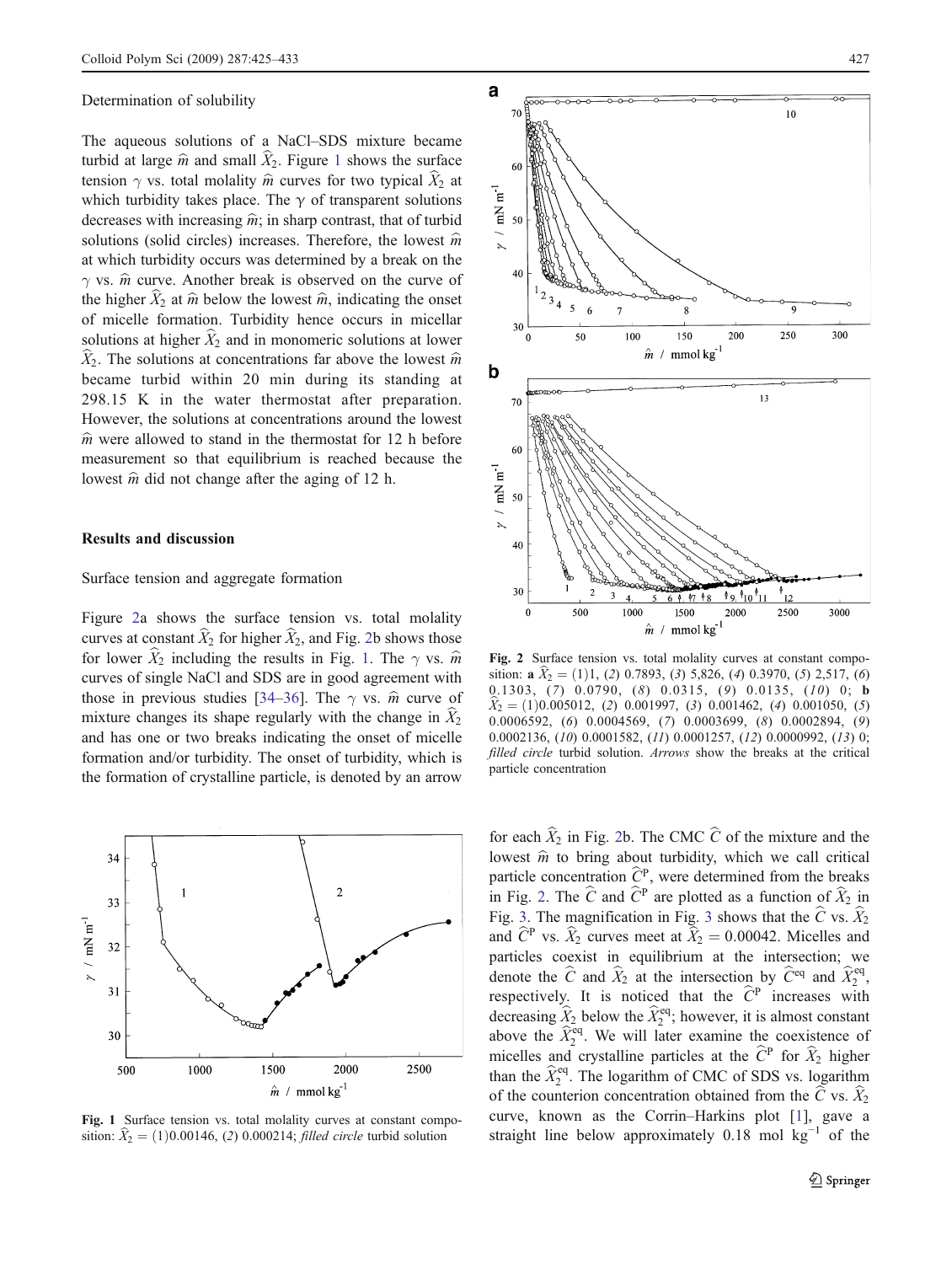<span id="page-3-0"></span>NaCl concentration. However, the  $\hat{C}$  vs.  $\hat{X}_2$  curve is more useful than the Corrin–Harkins plot because the former gives the composition of mixed micelle as shown later. The surface tension  $\gamma^C$  at the  $\hat{C}$  and  $\gamma^P$  at the  $\hat{C}^P$ , taken from Fig. [2,](#page-2-0) are plotted against  $\widehat{X}_2$  in Fig. 4. It is worth noting that  $\gamma^C$  decreases as  $\hat{X}_2$  decreases, in contrast,  $\gamma^P$  increases in the range of  $\widehat{X}_2$  below the  $\widehat{X}_2^{\text{eq}}$  and remains almost constant above the  $\hat{X}_2^{\text{eq}}$ , as depicted in the magnification.

# Miscibility in the adsorbed film

The mole fraction  $\hat{X}_2^{\text{H}}$  of SDS in the adsorbed film is expressed by

$$
\widehat{X}_2^{\rm H} = \Gamma_2^{\rm H} / (\Gamma_1^{\rm H} + \Gamma_2^{\rm H}),\tag{3}
$$

where the surface density  $\Gamma_1^H$  of NaCl is defined as that  $\Gamma_{\text{Cl}^-}^{\text{H}}$  of chloride ion Cl<sup>−</sup>, and  $\Gamma_2^{\text{H}}$  of SDS as  $\Gamma_{\text{DS}^-}^{\text{H}}$  of dodecyl sulfate ion DS<sup>-</sup> [\[37](#page-8-0)]. Numerical values of  $\hat{X}_2^{\text{H}}$  were evaluated by applying

$$
\widehat{X}_2^{\rm H} = \widehat{X}_2 - 2\left(\widehat{X}_1\widehat{X}_2\middle/\widehat{m}\right)\left(\partial\widehat{m}/\partial\widehat{X}_2\right)_{T,p,\gamma}\left(1 + \gamma_{1\pm,\widehat{m}}\right),\quad(4)
$$

(refer to [Appendix](#page-7-0)) to the  $\hat{m}$  vs.  $\hat{X}_2$  curves in Fig. [5.](#page-4-0) Here, the  $\hat{m}$  vs.  $\hat{X}_2$  curves were obtained by taking the  $\hat{m}$  values at



Fig. 3 Critical aggregate concentration vs. composition curves: empty circle  $\hat{C}$ , filled circle  $\hat{C}^{\text{I}}$ 



Fig. 4 Surface tension vs. composition curves at critical aggregate concentration: empty circle  $\gamma^C$ , filled circle  $\gamma^P$ 

a given  $\gamma$  from the  $\gamma$  vs.  $\hat{m}$  curves in Fig. [2](#page-2-0), and  $\gamma_{1\pm\hat{m}}$  is the denendence of mean activity coefficient  $\gamma_{1\pm}$  of NaCl on  $\hat{m}$ dependence of mean activity coefficient  $\gamma_{1\pm}$  of NaCl on  $\hat{m}$ defined by

$$
\gamma_{1\pm,\widehat{m}} = (\partial \ln \gamma_{1\pm}/\partial \ln \widehat{m})_{T,p,\widehat{X}_2}.
$$
\n(5)

The literature value of  $\gamma_{1\pm}$  was used for the evaluation of  $\hat{Y}^{\text{H}}$ <br><sup>I</sup> [38] To draw the phase diagram of adsorption, the  $\hat{Y}^{\text{H}}$  $\widehat{X}_2^{\rm H}$  [[38\]](#page-8-0). To draw the phase diagram of adsorption, the  $\widehat{X}_2^{\rm H}$ values are shown in the form of  $\hat{m}$  vs.  $\hat{X}_{2}^{H}$  curve together with the  $\hat{m}$  vs.  $\hat{X}_2$  curve, in Fig. [5](#page-4-0) [\[37\]](#page-8-0).  $\hat{X}_2^H$  is larger than unity at higher  $\hat{X}_2$ , which shows the negative adsorption of Cl<sup>−</sup> by the definition of  $\widehat{X}_2^{\text{H}}$  (Eq. 3). Therefore, we conclude that the mixed adsorbed film of SDS with NaCl at higher  $\widehat{X}_2$ is composed of SDS, and adsorbed DS<sup>−</sup> ions expel Cl<sup>−</sup> ions from the adsorbed film. Figure [5](#page-4-0) further exhibits that the electrostatic repulsion between DS<sup>−</sup> and Cl<sup>−</sup> is enhanced at higher  $\gamma$  because DS<sup>−</sup> is less densely packed in the adsorbed film at higher  $\gamma$ . Such repulsion of coions by surfactant ions is also observed for the adsorbed film of a mixture of NaCl and dodecylammonium chloride (DAC) [\[8](#page-8-0)].

It is noticed that  $\widehat{X}_2^{\text{H}}$  is smaller than unity at very small  $\widehat{X}_2$ . The  $\widehat{X}_2^{\text{H}}$  smaller than unity indicates that (1) NaCl and SDS are miscible in the adsorbed film, and (2)  $\Gamma_1^H$  is positive due to enhanced adsorption of  $Na<sup>+</sup>$  and highly weakened repulsion between DS<sup>−</sup> and Cl<sup>−</sup> in the adsorbed film. To show the miscibility in terms of surface density, we calculated the surface densities of individual ions by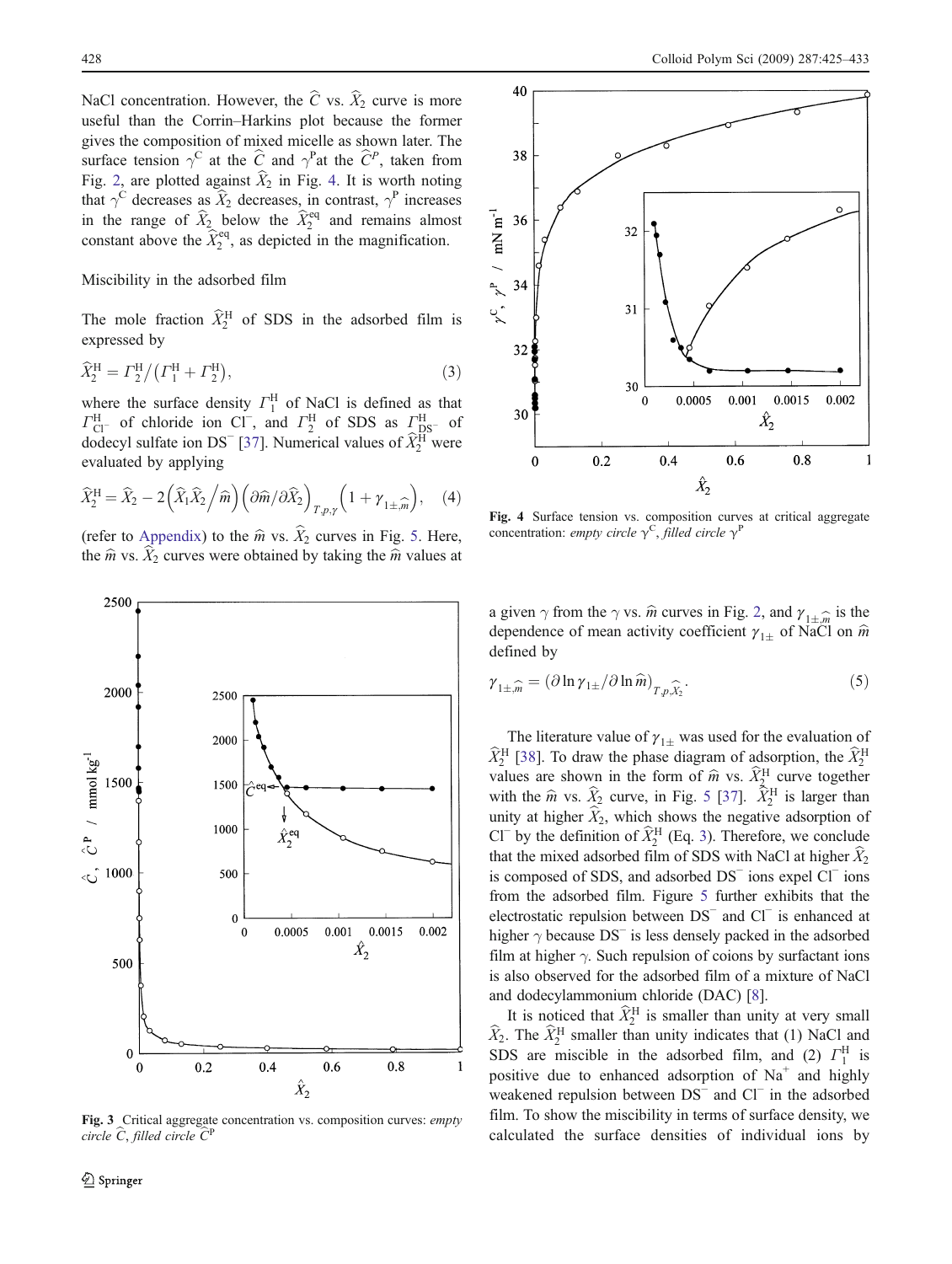<span id="page-4-0"></span>

Fig. 5 Total molality vs. composition curves at constant surface tension:  $\gamma = (1)$  40, (2) 50, (3) 60 mN m<sup>-1</sup>; empty circle  $\hat{m}$  vs.  $\hat{X}_2$ , solid line  $\widehat{m}$  vs.  $\widehat{X}_2^{\textrm{H}}$ 

substituting the values of  $\widehat{X}_2^{\text{H}}$  in Fig. 5 and the total surface density  $\widehat{\Gamma}^{\text{H}}$  into the following equations:

$$
\Gamma_{\rm DS^-}^{\rm H} = (1/2)\widehat{\Gamma}^{\rm H} \widehat{X}_2^{\rm H},\tag{6}
$$

$$
\Gamma_{\text{Cl}^-}^{\text{H}} = (1/2)\hat{\Gamma}^{\text{H}}\left(1 - \hat{X}_2^{\text{H}}\right),\tag{7}
$$

and

$$
\Gamma_{\text{Na}^+}^{\text{H}} = (1/2)\widehat{\Gamma}^{\text{H}},\tag{8}
$$

where the surface density  $\Gamma_{\text{Na}^+}^{\text{H}}$  of sodium ion Na<sup>+</sup> is given by

$$
\Gamma_{\text{Na}^+}^{\text{H}} = \Gamma_{\text{Cl}^-}^{\text{H}} + \Gamma_{\text{DS}^-}^{\text{H}} \tag{9}
$$

from electroneutrality condition and  $\widehat{\Gamma}^{\mathrm{H}}$  was evaluated by applying Eq. [26](#page-7-0) in [Appendix](#page-7-0) to the  $\gamma$  vs.  $\hat{m}$  curves in Fig. [1.](#page-2-0)

Figure 6 represents those surface densities as a function of  $\hat{X}_2$  at 40 mN m<sup>-1</sup>. The gradual increase in  $\Gamma_{\text{DS}^-}^{\text{H}}$  with decreasing  $\hat{X}_2$  in the range of  $\hat{X}_2$  from 1 to approximately 0.002 is due to the electrostatic screening of the repulsion between the head groups of adsorbed DS<sup>−</sup> ions by the presence of adsorbed  $Na<sup>+</sup>$ . On the other hand, the negative  $\widehat{\Gamma}_{\text{Cl}^-}^{\text{H}}$ , the desorption of Cl<sup>−</sup>, in the range of  $\widehat{X}_2$  from 1 to 0.04 shows the repulsion between DS<sup>−</sup> and Cl<sup>−</sup> in the adsorbed film. Furthermore,  $\Gamma_{\text{DS}^-}^{\text{H}} = \Gamma_{\text{Na}^+}^{\text{H}}$  and  $\Gamma_{\text{Cl}^-}^{\text{H}} = 0$  at  $\hat{X}_2 = 0.04$ , which shows adsorbed DS<sup>-</sup> is neutralized by Na<sup>+</sup>. Taking into consideration that  $Na<sup>+</sup>$  adsorbs at the surface of an adsorbed film of a nonionic surfactant caused by ion–dipole interaction between  $Na<sup>+</sup>$  and the polar head group of surfactant molecule [\[9](#page-8-0), [11,](#page-8-0) [12](#page-8-0)],  $\Gamma_{\text{Na}^+}^{\text{H}}$  larger than  $\Gamma_{\text{DS}^-}^{\text{H}}$  at  $\hat{X}_2$  below 0.04 shows that Na<sup>+</sup>, after the neutralization, further adsorbs at the surface of the adsorbed film probably due to attractive interaction between  $Na<sup>+</sup>$  and the sulfinyl groups in the head group of adsorbed DS<sup>−</sup> [[39\]](#page-8-0). Moreover,

Fig. 6 shows that the excess adsorption of  $Na<sup>+</sup>$  over the adsorption of DS<sup>−</sup> is accompanied by the positive adsorption of Cl<sup>−</sup> so as to satisfy the electroneutrality condition. Such positive adsorption of inorganic coions is also observed for the NaCl–dodecyldimethylammonium chloride system at large NaCl concentrations [\[7](#page-8-0)]. It is worth noticing that below  $\hat{X}_2 = 0.001$ ,  $\Gamma_{\text{DS}}^{\text{H}}$  decreases with decreasing  $\hat{X}_2$ whereas  $\Gamma_{\text{Na}^+}^{\text{H}}$  and  $\Gamma_{\text{Cl}^-}^{\text{H}}$  increase. The decrease in  $\Gamma_{\text{DS}^-}^{\text{H}}$  is probably due to the penetration of  $Na<sup>+</sup>$  among the head groups of adsorbed DS<sup>−</sup> [[40](#page-8-0)–[42\]](#page-8-0) and/or the repulsion between the head groups of neutralized DS<sup>−</sup> caused by the Na<sup>+</sup> accumulated around the head groups of DS<sup>−</sup> in the adsorbed film.

Miscibility in the aggregates

Miscibility of NaCl and SDS in the micelle can be examined by using the mole fraction  $\widehat{X}_2^M$  of SDS in the micelle defined by

$$
\widehat{X}_2^{\rm M} = N_2^{\rm M} / (N_1^{\rm M} + N_2^{\rm M}),\tag{10}
$$

where  $N_1^M$  and  $N_2^M$  are respectively the excess numbers of NaCl and SDS in one micelle defined with respect to the spherical dividing surface around the micelle so as to make the excess number of water molecules zero [\[43](#page-8-0)]. The  $\widehat{X}_2^{\text{M}}$ was numerically evaluated by applying

$$
\widehat{X}_2^{\mathbf{M}} = \widehat{X}_2 - 2\left(\widehat{X}_1 \widehat{X}_2 / \widehat{C}\right) \times \left(\partial \widehat{C} / \partial \widehat{X}_2\right)_{T, p} \left(1 + \gamma_{1 \pm \widehat{m}}\right),\tag{11}
$$

(refer to [Appendix](#page-7-0)) to the  $\hat{C}$  vs.  $\hat{X}_2$  curves in Fig. [3](#page-3-0).



Fig. 6 Surface density vs. composition curves at 40 mN m<sup>-1</sup>:  $(I)$  $\Gamma_{\rm DS}^{\rm \bar{H}}$ , (2)  $\Gamma_{\rm Cl}^{\rm H}$ , (3)  $\Gamma_{\rm Na^+}^{\rm \bar{H}}$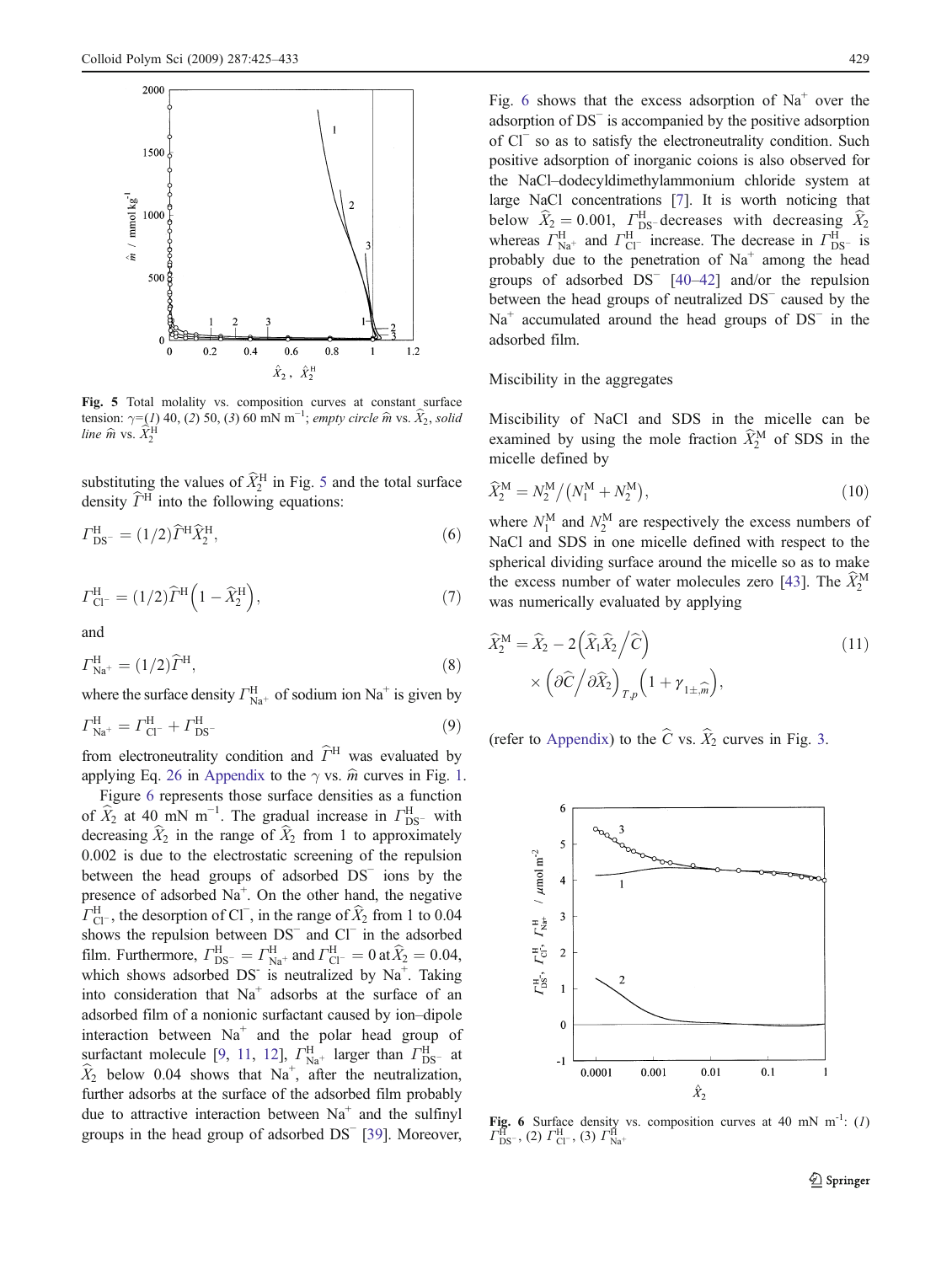<span id="page-5-0"></span>

Fig. 7 Critical aggregate concentration vs. composition curves: (1)  $\hat{C}$ vs.  $\widehat{X}_2^{\text{M}}$ , (2)  $\widehat{C}^{\text{P}}$  vs.  $\widehat{X}_2^{\text{P}}$ ; empty circle  $\widehat{C}$  vs.  $\widehat{X}_2$ , solid circle  $\widehat{C}^{\text{P}}$  vs.  $\widehat{X}_2$ 

Since crystalline particles in solutions are coagels of the hydrated multilayers with a stacked bilayer structure in equilibrium with the surrounding solution [[44,](#page-8-0) [45\]](#page-8-0) and the particle concentration is extremely small at the  $\hat{C}^{\text{P}}$ , particle formation can be treated in a manner similar to micelle formation using the excess number  $N_1^P$  of NaCl and  $N_2^P$  of SDS in one particle defined with respect to the dividing surface, which makes the corresponding excess number of water molecules zero. The mole fraction  $\widehat{X}_2^{\text{P}}$  of SDS in the particle defined by

$$
\widehat{X}_2^{\rm P} = N_2^{\rm P} / (N_1^{\rm P} + N_2^{\rm P}) \tag{12}
$$

was calculated by applying

$$
\widehat{X}_2^{\text{P}} = \widehat{X}_2 - 2\left(\widehat{X}_1\widehat{X}_2\middle/\widehat{C}^{\text{P}}\right) \times \left(\partial \widehat{C}^{\text{P}}\middle/\partial \widehat{X}_2\right)_{T,p} \left(1 + \gamma_{1 \pm \widehat{m}}\right),\tag{13}
$$

to the  $\hat{C}^{\text{P}}$  vs.  $\hat{X}_2$  curve below  $\hat{X}_2^{\text{eq}}$  in Fig. [3](#page-3-0). We depict the resulting  $\widehat{X}_2^M$  and  $\widehat{X}_2^P$  in the form of  $\widehat{C}$  vs.  $\widehat{X}_2^M$  and  $\widehat{C}^P$  vs.  $\widehat{X}_2^{\text{P}}$  curves, together with the  $\widehat{C}$  vs.  $\widehat{X}_2$  and  $\widehat{C}^{\text{P}}$  vs.  $\widehat{X}_2$  curves, in Fig. 7. Figure 7 can be called phase diagram of aggregate formation because it shows the relations between the composition of aggregates and solution at the critical aggregate concentration  $\hat{C}$  or  $\hat{C}^P$ . The finding that  $\hat{X}_2^M$  is larger than unity shows the expulsion of Cl<sup>−</sup> from the micelle by DS<sup>-</sup>. In contrast,  $\widehat{X}_2^{\text{P}}$  is smaller than unity and decreases with decreasing  $\hat{X}_2$ . We therefore conclude that sodium ions highly adsorb at the bilayer surfaces in a particle, like at the surface of the adsorbed film at extremely small  $\hat{X}_2$ .

Comparison between the miscibilities in the adsorbed film and aggregate

The miscibilities in the adsorbed film and aggregate can be compared with each other by use of the phase diagram for adsorbed film–aggregate equilibrium. We have

$$
\widehat{X}_{2}^{\text{H,C}} = \widehat{X}_{2}^{\text{M}} - 2\left(\widehat{X}_{1}\widehat{X}_{2} / RT\widehat{\varGamma}^{\text{H,C}}\right) \left(\partial \gamma^{\text{C}} / \partial \widehat{X}_{2}\right)_{T,p} \tag{14}
$$

for the adsorbed film–micelle equilibrium and

$$
\widehat{X}_2^{\rm H,P} = \widehat{X}_2^{\rm P} - 2\left(\widehat{X}_1\widehat{X}_2 \middle/ RT\widehat{\varGamma}^{\rm H,P}\right) \left(\partial \gamma^{\rm P} \middle/ \partial \widehat{X}_2\right)_{T,p} \tag{15}
$$

for the adsorbed film–particle equilibrium (refer to [Appendix\)](#page-7-0), where  $\hat{X}_2^{\text{H,C}}$  and  $\hat{\Gamma}^{\text{H,C}}$  are the  $\hat{X}_2^{\text{H}}$  and  $\hat{\Gamma}^{\text{H}}$  at the  $\hat{C}$ , respectively, and  $\widehat{X}_2^{\text{H,P}}$  and  $\widehat{\Gamma}^{\text{H,P}}$  are the corresponding ones at the  $\widehat{C}^{\mathrm{P}}$ .

The  $\widehat{X}_2^{\text{H,C}}$  was calculated by applying Eq. 14 to the  $\gamma^{\text{C}}$ vs.  $\hat{X}_2$  curve in Fig. [4](#page-3-0) and substituting the  $\hat{X}_2^M$  values in Fig. 7 and the  $\hat{\Gamma}^{\text{H,C}}$  values into Eq. 14. In a manner similar to the evaluation of  $\hat{X}_2^{H,C}$ , we obtained the numerical values of  $\hat{X}_{2}^{\text{H,P}}$  from the  $\gamma^{\text{P}}$  vs.  $\hat{X}_{2}$  curve. Figure 8 shows the  $\hat{X}_{2}^{\text{H,P}}$ <br>and  $\hat{Y}_{2}^{\text{H,P}}$  together with the  $\hat{Y}_{2}^{\text{M}}$  and  $\hat{Y}_{2}^{\text{P}}$  in the form of the and  $\widehat{X}_2^{\text{H,P}}$  together with the  $\widehat{X}_2^{\text{M}}$  and  $\widehat{X}_2^{\text{P}}$  in the form of the surface tension vs. composition curves at the  $\hat{C}$  and  $\hat{C}^{\text{P}}$ . It is noticed that  $\widehat{X}_2^{\text{M}} > \widehat{X}_2^{\text{H,C}}$  and  $\widehat{X}_2^{\text{P}} < \widehat{X}_2^{\text{H,P}}$ . The former inequality stems from the fact that the ionic head groups of DS<sup>−</sup> ions are less densely packed in the micelle than in the adsorbed film due to the difference in geometry between the adsorbed film and micelle. The latter one shows that the miscibility of NaCl and SDS in the adsorbed films of bilayers in a crystalline particle is larger than the



Fig. 8 Surface tension vs. composition curves at critical aggregate<br>concentration:  $(I) \gamma^C$  vs.  $\tilde{X}_2^M$ ,  $(2) \gamma^C$  vs.  $\tilde{X}_2^{HC}$ ,  $(3) \gamma^P$  vs.  $\tilde{X}_2^P$ ,  $(4) \gamma^P$  vs.  $\widehat{X}_2^{\text{H,P}}$ ; empty circle  $\gamma^{\text{C}}$  of single SDS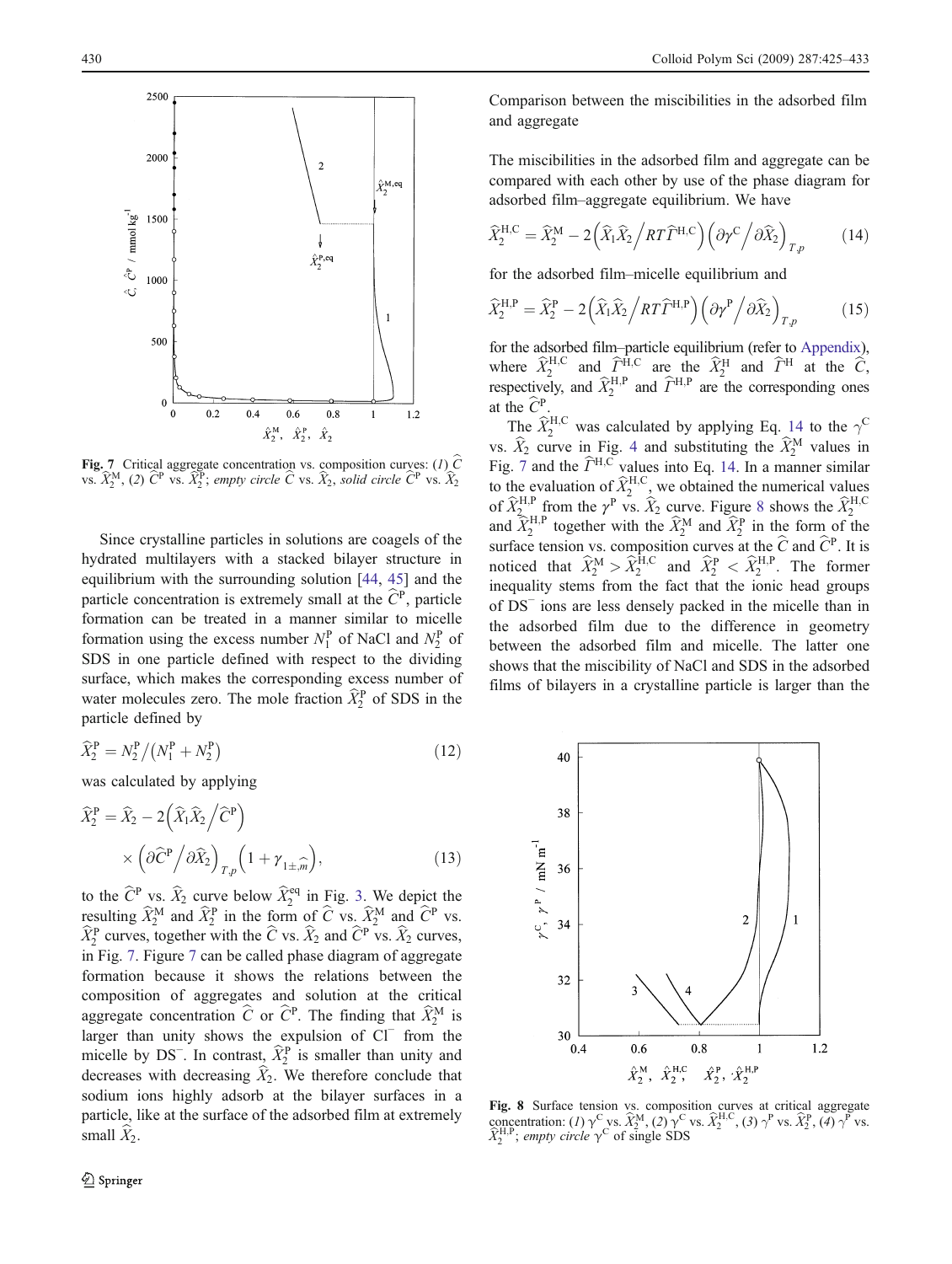corresponding one in the adsorbed film at water/air interface. Taking into consideration that the curvature effect on miscibility is negligible for the adsorbed films of the bilayers because the crystalline particles are much larger than the micelles, we can attribute the  $\widehat{X}_2^{\text{P}}$  smaller than  $\widehat{X}_2^{\text{H,P}}$ to larger adsorption of  $Na<sup>+</sup>$  at the bilayer surfaces compared with the corresponding one at the bulk surface. The above view is substantiated by the fact evidenced on the foam films stabilized with SDS and with decyl methyl sulfoxide that the adsorption of  $Na<sup>+</sup>$  at the surfaces of a Newton black film, a model of bilayer, is larger than the corresponding one of a thick film [[17,](#page-8-0) [19](#page-8-0)–[22](#page-8-0)].

The decrease in  $\gamma$  of micellar solutions with increasing  $\hat{m}$ in Figs. [1](#page-2-0) and [2](#page-2-0) can be explained by comparing the  $\gamma^{\rm C}$  vs.  $\widehat{X}_2^{\text{M}}$  curve in Fig. [8](#page-5-0) with the  $\gamma^{\text{C}}$  vs.  $\widehat{X}_2$  curve in Fig. [4](#page-3-0). The corresponding increase in  $\gamma$  of turbid solutions with increasing  $\hat{m}$  at a given  $\hat{X}_2$  can be explained by comparing the  $\gamma^P$  vs.  $\widehat{X}_2^P$  curve with the  $\gamma^P$  vs.  $\widehat{X}_2$  curve because the two curves form a phase diagram of particle formation: A transparent solution at a given  $\hat{X}_2$  becomes turbid, and particles appear at the  $\hat{C}^P$  and further increase in the total molality at the  $\hat{X}_2$  causes an increase in the amount of particles and a decrease in the mole fraction of SDS in the solution surrounding the particles because the  $\widehat{X}_2^{\text{P}}$  is larger than the  $\hat{X}_2$  and the  $\gamma^P$  increases with decreasing  $\hat{X}_2$ .

#### Equilibrium between the micelle and crystalline particle

Let us consider the micelle-particle equilibrium in solutions in the range of  $\widehat{X}_2 \ge \widehat{X}_2^{\text{eq}}$  and  $\widehat{m} \ge \widehat{C}^{\text{eq}}$  shown in the magnification in Fig. [3](#page-3-0). Mass balance relations are given by

$$
\widehat{m} = \widehat{C}^{\text{eq}} + \widehat{m}^{\text{M}} + \widehat{m}^{\text{P}} \tag{16}
$$

for the total solutes and

$$
\widehat{m}\widehat{X}_2 = \widehat{C}^{\text{eq}}\widehat{X}_2^{\text{eq}} + \widehat{m}^{\text{M}}\widehat{X}_2^{\text{M},\text{eq}} + \widehat{m}^{\text{P}}\widehat{X}_2^{\text{P},\text{eq}},\tag{17}
$$

for SDS, where  $\hat{m}^M$  and  $\hat{m}^P$ are the  $\hat{m}$  ascribed to the micelle and particle, respectively, and  $\widehat{X}_2^{M,eq}$  and  $\widehat{X}_2^{P,eq}$  are the  $\widehat{X}_2^{M}$ and  $\hat{\bar{X}}_2^{\text{P}}$  at the  $\hat{X}_2^{\text{eq}}$  (see Fig. [7\)](#page-5-0). As  $\hat{m}$  increases at a given  $\hat{\bar{X}}_2^{\text{eq}}$ above the  $\hat{X}_2^{\text{eq}}$  (see the magnification in Fig. [3\)](#page-3-0), a micellar solution becomes turbid at the  $\hat{C}^{\text{P}}$  where micelles are in equilibrium with an infinitesimal amount of crystalline particles, that is,  $\hat{m}^P \approx 0$ . Eliminating the  $\hat{m}^M$  in Eqs. 16 and 17 and solving the resulting equation for  $\hat{m}$  at  $\hat{m}^P \approx 0$ , we have the relation between  $\hat{m}$  and  $\hat{X}_2$  for the micellar solutions at  $\widehat{C}^P$ :

$$
\widehat{m} \equiv \widehat{m}^{\mathrm{I}} = \widehat{C}^{\mathrm{eq}} \left( \widehat{X}_{2}^{\mathrm{eq}} - \widehat{X}_{2}^{\mathrm{M},\mathrm{eq}} \right) \Big/ \left( \widehat{X}_{2} - \widehat{X}_{2}^{\mathrm{M},\mathrm{eq}} \right). \tag{18}
$$

Here  $\hat{m}^{\text{I}}$  is defined as  $\hat{m}$  at which micelles coexist with an infinitesimal amount of particles at equilibrium. Equation 18 expresses the  $\hat{m}^I$  vs.  $\hat{X}_2$  curve, one of the two micelle particle coexisting curves.

Further increase in  $\hat{m}$  at the  $\hat{X}_2$  causes the disappearance of micelles in the turbid solution at  $\hat{m}^{\text{II}}$ , the  $\hat{m}$  at which particles are in equilibrium with an infinitesimal amount of micelles, then we have  $\hat{m}^M = 0$ . Eliminating the  $\hat{m}^P$  in Eqs. 16 and 17 and solving the resulting equation for  $\hat{m}$  at  $\hat{m}^M = 0$  give

$$
\widehat{m}^{\mathrm{II}} = \widehat{C}^{\mathrm{eq}} \left( \widehat{X}_2^{\mathrm{eq}} - \widehat{X}_2^{\mathrm{P},\mathrm{eq}} \right) \Big/ \left( \widehat{X}_2 - \widehat{X}_2^{\mathrm{P},\mathrm{eq}} \right) \tag{19}
$$

for the other coexisting curve  $\widehat{m}^{\text{II}}$  vs.  $\widehat{X}_2$ .

For the NaCl–SDS mixture, we obtain  $\hat{C}^{eq} =$ 1, 465 mmol kg<sup>-1</sup> and  $X_2^{\text{eq}} = 0.00042$  from Fig. [3](#page-3-0) and  $X_2^{\text{M,eq}} = 0.999$  and  $\hat{X}_2^{\text{P,eq}} = 0.731$  from Fig. [7.](#page-5-0) Substitution of those values into Eqs. 18 and 19 leads to  $\hat{m}^{\text{I}} \approx \hat{m}^{\text{II}} \approx \hat{C}^{\text{eq}}$ for  $\hat{X}_2$  a little larger than the  $\hat{X}_2^{\text{eq}}$  because the  $\hat{X}_2^{\text{eq}}$  is much smaller than the  $\widehat{X}_{2}^{\text{M,eq}}$  and  $\widehat{X}_{2}^{\text{P,eq}}$ . The experimental evidence shown in Fig. [3](#page-3-0) that  $\tilde{C}^P$  is almost  $\tilde{C}^{eq}$  in the range of  $\hat{X}_2$  above the  $\hat{X}_2^{\text{eq}}$  is consistent with the requirement  $\hat{m}^I \approx \hat{m}^{\Pi} \approx \hat{C}^{eq}$  from Eqs. 18 and 19. Since micelle formation can be regarded as an appearance of macroscopic phases [\[46](#page-8-0), [47\]](#page-8-0), the number of degrees of freedom for the solutions of the present mixture in which micelles and particles coexist at equilibrium can be approximated to be two from the Gibbs phase rule. The experimental evidence at 298.15 K and atmospheric pressure in Fig. [4](#page-3-0) that  $\gamma^P$  is almost constant at  $\hat{X}_2$  above the  $\hat{X}_2^{\text{eq}}$  satisfies the requirement of phase rule.

In a future study, we will apply the present thermodynamic approach to a mixture of calcium chloride  $(CaCl<sub>2</sub>)$ and SDS in which strong electrostatic attraction is expected between calcium ion and dodecyl sulfate ion in the adsorbed film and micelle, and the salting out will occur at around the bulk molar ratio  $CaCl<sub>2</sub>/SDS=1/2$ .

# Conclusions

The thermodynamic treatment of surfactant mixture has been applied to the NaCl–SDS mixture. The miscibility of NaCl and SDS in the adsorbed film was clarified by the use of the phase diagram of adsorption. Sodium chloride and SDS are immiscible in the adsorbed film at higher  $\widehat{X}_2$  due to the electrostatic repulsion between adsorbed dodecyl sulfate ion and chloride ion. On the other hand, they are miscible in the adsorbed film at lower  $\hat{X}_2$  probably due to ion–dipole interaction between sodium ion and the head group of neutralized dodecyl sulfate ion.

The miscibility has been compared between the adsorbed film and micelle by the use of the phase diagrams of adsorption and micelle formation. Sodium chloride and SDS are immiscible in the micelle. The difference in miscibility between the adsorbed film and micelle can be ascribed to their difference in geometry.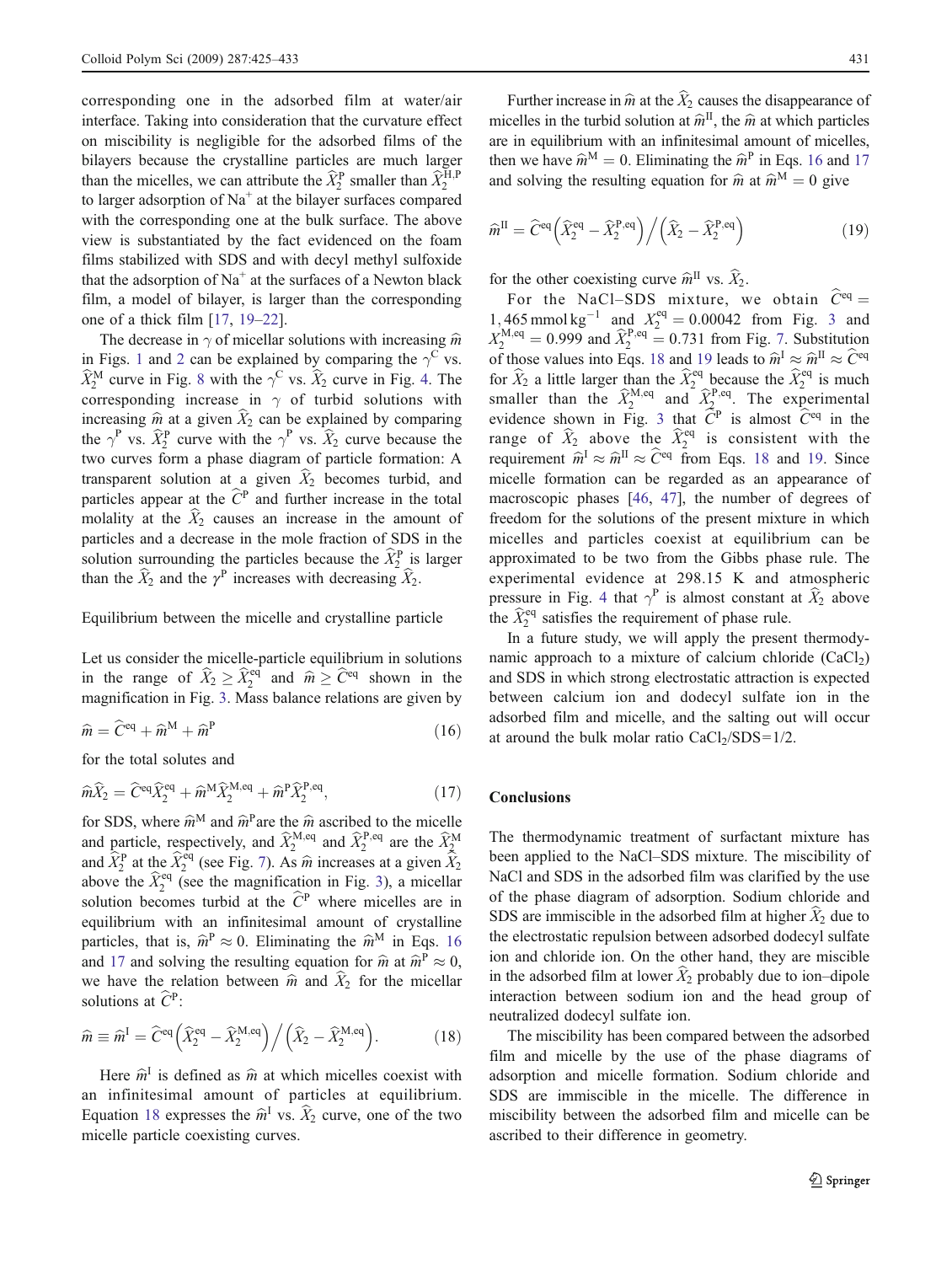<span id="page-7-0"></span>The salting out of SDS by NaCl has been clarified by measuring surface tension and treating the formation of crystalline particles in a manner similar to micelle formation. Judging from the phase diagram of aggregate formation, NaCl and SDS are miscible in the crystalline particle. The difference in miscibility between the adsorbed film and crystalline particle is attributable to the interaction between bilayer surfaces in the particle. The miscibilities in the adsorbed film, micelle, and particle coexisting at equilibrium were in the following order: particle > adsorbed film > micelle.

The equilibrium between micelles and particles in solutions has been thermodynamically considered by using the composition of micelle and particle at the  $\hat{X}_2^{\text{eq}}$ . The coexisting curves  $\hat{m}^I \approx \hat{m}^{II} \approx \hat{C}^{eq}$  in the range of  $\hat{X}_2$  a little larger than the  $\hat{X}_2^{\text{eq}}$  were in good agreement with the experimental results. The experimental evidence that the surface tension at the coexistence remained almost constant irrespective of  $\hat{X}_2$  was in conformity with the requirement of the Gibbs phase rule.

From the above, the application of thermodynamic treatment of surfactant mixture to the NaCl–SDS mixture is confirmed to be useful.

# Appendix

We apply the thermodynamic treatment of surfactant mixture [\[37](#page-8-0), [43](#page-8-0)] to the NaCl–SDS mixture of which the aqueous solutions are nonideal [[12\]](#page-8-0). The total differential of surface tension can be expressed for the mixture by

$$
\begin{split} \mathrm{d}\gamma &= -\Gamma_{\mathrm{Na}^+}^{\mathrm{H}} \mathrm{d}\widetilde{\mu}_{\mathrm{Na}^+} - \Gamma_{\mathrm{Cl}^-}^{\mathrm{H}} \mathrm{d}\widetilde{\mu}_{\mathrm{Cl}^-} - \Gamma_{\mathrm{DS}^-}^{\mathrm{H}} \mathrm{d}\widetilde{\mu}_{\mathrm{DS}^-} \\ &= -\widehat{\Gamma}^{\mathrm{H}} \left( \widehat{X}_1^{\mathrm{H}} \mathrm{d}\mu_{1\pm} + \widehat{X}_2^{\mathrm{H}} \mathrm{d}\mu_{2\pm} \right) \end{split} \tag{20}
$$

at constant temperature  $T$  and pressure  $p$ , where the surface densities of ions are defined with respect to the two dividing planes chosen so as to make the excess numbers of moles of water and air zero [[48\]](#page-8-0),  $\tilde{\mu}$  is the electrochemical potential of j ion, and  $\mu_{i\pm}$  the mean chemical potential<br>of component i. Here, the total surface density  $\hat{\Gamma}^{\text{H}}$  is of component *i*. Here, the total surface density  $\widehat{\Gamma}^{\text{H}}$  is defined by

$$
\widehat{\varGamma}^{H} = \varGamma_{\text{Na}^{+}}^{H} + \varGamma_{\text{Cl}^{-}}^{H} + \varGamma_{\text{DS}^{-}}^{H} = 2(\varGamma_{1}^{H} + \varGamma_{2}^{H})
$$
\n(21)

Since the molality  $m_{\text{Na}^+}$  of the common ion Na<sup>+</sup> is given by

$$
m_{\text{Na}^+} = m_1 + m_2 = \hat{m}/2,\tag{22}
$$

we have

$$
\mu_{i\pm} = \mu_{i\pm}^0 + RT \ln \left[ \gamma_{i\pm}(\hat{m}/2) (\hat{X}_i)^{1/2} \right], (i = 1, 2), \qquad (23)
$$

where  $\mu_{i\pm}^0$  and  $\gamma_{i\pm}$  are the mean standard chemical potential<br>and mean activity coefficient of *i* respectively. Substituting and mean activity coefficient of i, respectively. Substituting the total differential of  $\mu_{i\pm}$  into Eq. 20 leads to

$$
-d\gamma / (RT\widehat{\Gamma}^{H}) = (1 + \widehat{X}_{1}^{H} \gamma_{1 \pm \widehat{m}} + \widehat{X}_{2}^{H} \gamma_{2 \pm \widehat{m}}) (1/\widehat{m}) d\widehat{m}
$$
  
+ 
$$
[(1/2) (\widehat{X}_{2}^{H} - \widehat{X}_{2}) + \widehat{X}_{1} (\widehat{X}_{1}^{H} \gamma_{1 \pm \widehat{\lambda}_{2}} + \widehat{X}_{2}^{H} \gamma_{2 \pm \widehat{\lambda}_{2}})] (24)
$$

$$
(1/\widehat{X}_{1} \widehat{X}_{2}) d\widehat{X}_{2},
$$

where  $\gamma_{i \pm, \widehat{X}_2}$  denotes

$$
\gamma_{i \pm, \widehat{\chi}_2} = \left(\partial \ln \gamma_{i \pm} / \partial \ln \widehat{X}_2\right)_{T, p, \widehat{m}}, (i = 1, 2). \tag{25}
$$

The ideal version of Eq. 24 was derived in the previous studies [[37](#page-8-0), [48](#page-8-0)]. We assume that  $\gamma_{2\pm,m} \approx \gamma_{1\pm,m}$  and  $\gamma_{1\pm,m} \approx 0$  considering that our measurements range in  $\sum_{i\pm X_2}^{i\pm X_2}$  is, concentration from 0 to 2.5 mol kg<sup>-1</sup> for  $m_1$  and from 0 to  $\hat{x}_i \approx 0$ , considering that our measurements range in approximately 10 mmol  $kg^{-1}$  for  $m_2$  [[7\]](#page-8-0). We then obtain from Eq. 24

$$
\widehat{\varGamma}^{\mathrm{H}} = -(\widehat{m}/RT)(\partial \gamma/\partial \widehat{m})_{T,p,\widehat{\chi}_{2}} / (1 + \gamma_{1 \pm, \widehat{m}})
$$
(26)

and

$$
\widehat{X}_2^{\mathrm{H}} = \widehat{X}_2 - 2\left(\widehat{X}_1\widehat{X}_2\middle/\widehat{m}\right)
$$

$$
\times \left(\partial \widehat{m}\middle/\partial \widehat{X}_2\right)_{T,p,\gamma} \left(1 + \gamma_{1\pm,\widehat{m}}\right). \tag{27}
$$

The equations for micelle formation corresponding to Eqs. 20 and 27 can be expressed by

$$
0 = \left(\widehat{X}_1^{\mathbf{M}} \mathbf{d} \mu_{1\pm} + \widehat{X}_2^{\mathbf{M}} \mathbf{d} \mu_{2\pm}\right) \tag{28}
$$

and

$$
\widehat{X}_2^{\mathbf{M}} = \widehat{X}_2 - 2\left(\widehat{X}_1\widehat{X}_2/\widehat{C}\right)\left(\partial \widehat{C} \middle/ \partial \widehat{X}_2\right)_{T,p} \left(1 + \gamma_{1 \pm \widehat{m}}\right), \quad (29)
$$

respectively. Equation 20 can be written as

$$
\mathrm{d}\gamma^{\mathrm{C}} = -\widehat{\varGamma}^{\mathrm{H,C}} \left( \widehat{X}_1^{\mathrm{H,C}} \mathrm{d}\mu_{1\pm} + \widehat{X}_2^{\mathrm{H,C}} \mathrm{d}\mu_{2\pm} \right) \tag{30}
$$

at the  $\hat{C}$ . Combination of Eqs. 28 and 30 and substitution of the total differentials of mean chemical potentials into the resulting equation give

$$
\widehat{X}_{2}^{\text{H,C}} = \widehat{X}_{2}^{\text{M}} - 2\left(\widehat{X}_{1}\widehat{X}_{2} / RT\widehat{\varGamma}^{\text{H,C}}\right) \left(\partial \gamma^{\text{C}} / \partial \widehat{X}_{2}\right)_{T,p}.
$$
 (31)

The equations for crystalline particle formation can be derived in a manner similar to micelle formation.